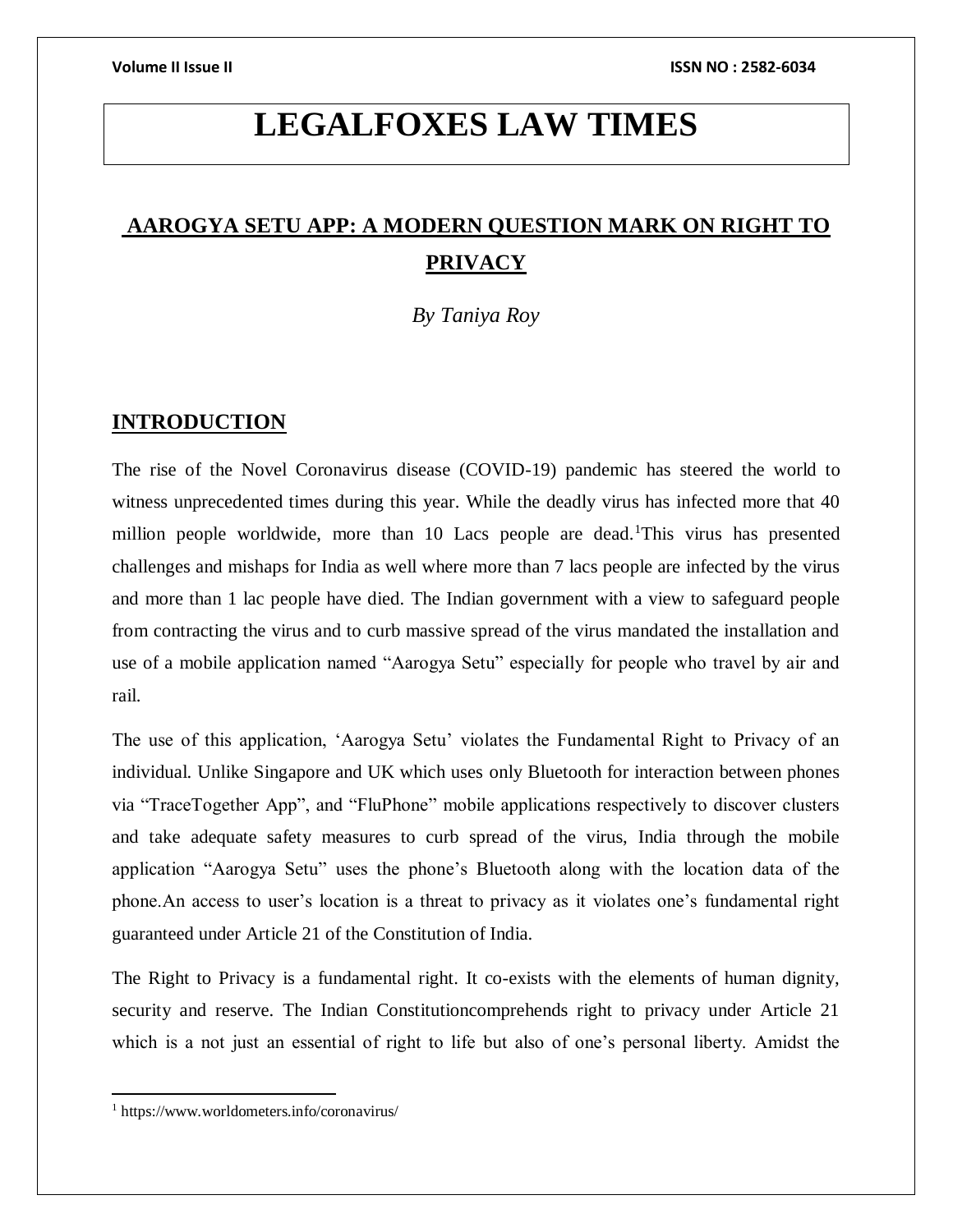unprecedented and chaotic pandemic in the country, it is important that our privacy is protected and not hampered.Since the humans are a part of a society, they are individuals first and hence in the present world scenario every person's private space is a basic requirement. Therefore, to ensure every individual their right, the State accordingly is bound to provide those private moments to be enjoyed as per their wish without the prying eyes of the rest of the world. Since privacy is a basic requirement of an individual, it must be protected in every aspect.

## **Right to Privacy is a Fundamental Right**

In the landmark case of *Justice K. S. Puttaswamy (Retd.) and Anr. v. Union of India<sup>2</sup>the* Supreme Court in no uncertain terms and most authoritatively stated Right to Privacy to be a Fundamental Right. The apex court further iterated that Right to Privacy will not lose its significance amongst the Golden Trinity of Article 14, Article 19 and Article 21. With the constant expansion of digital world, securing the privacy of an individual is imperative. The reasonable restrictions laid down by Dr. D.Y. Chandrachud, J. in this case are:

- i. "The first prerequisite that **there must be a law** in existence to validate an infringement on one's privacy is an express requirement of Article 21. For, no individual can be deprived of his life or personal liberty barring in accordance with the procedure established by law. The existence of law is a fundamental necessity."
- ii. "Second, the prerequisite of a need, as far as a legitimate State aim is concerned, guarantees that the nature and substance of the law which imposes the constraint falls within the zone of reasonableness mandated by Article 14, which is anassurance against an arbitrary State action. **The quest of a legitimate State aim guarantees that the law does not suffer from apparent arbitrariness**."
- iii. "The third prerequisiteguarantees that **the means which are implemented by the legislature are proportional to the object and needs pursued to be fulfilled by the law**. Proportionality is a basic feature of the assurance against an arbitrary State

 $2(2017)$  10 SCC 1

 $\overline{\phantom{a}}$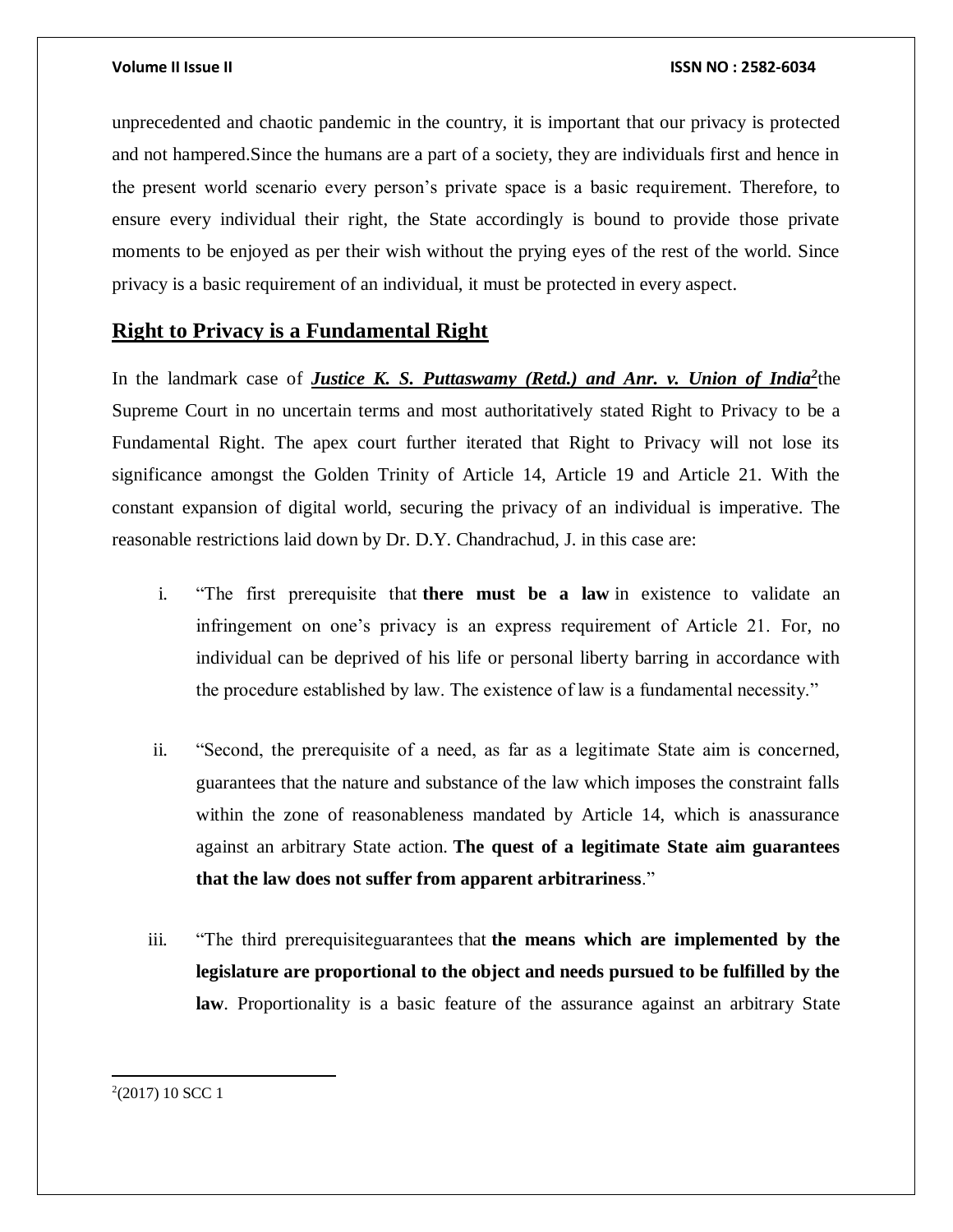action because it guarantees that the nature and quality of the infringement on the right is not disproportionate to the purpose of the law."

In the case of *[Chintaman Rao v. State of Madhya Pradesh](https://indiankanoon.org/doc/1217564/)*<sup>3</sup>, the Court held that any legislation which arbitrarily or excessively invades the right cannot be said to contain the quality of reasonableness.

# **There Is No Anchoring Legislation**

Part III of the Constitution requires that even before we get to the discussion of whether the infringement of a right is justified or not, there must exist a law that approves it. Any such law must be explicit and express as for the rights that it tries to encroach, the bases of encroachment, the procedural protections that it sets up, etc. The "Aarogya Setu" application does not follow the necessary reasonable restrictions of Article 21 under which Right to Privacy is being elucidated. The requirement of specific legislation is not just a mere procedural quibble, but a crucial constitutional point.The Government is trying to maximize data collection, often at the cost of privacy rights of citizens, although India does not have a law dealing with personal data protection which should be limiting data collection and processing. Former Supreme Court Judge B. N. Srikrishna has characterized the government's move to obligate the usage of Aarogya Setu app to be wholly illegal. There is an insufficient demonstration of the privacy-first system that will protect the sensitive personal data of users taken at the time of registration through security and encryption. Additionally, there is no transparency as the source code is not made available to the public.The app does not possess adequate legal policy framework since it was formulated by keeping in mind the principles of Personal Data Protection Bill, 2019. Since, India does not have a national data privacy law, it cannot hold the developers accountable in case of any data breach. In the case of **Keshavji Ravji and Co. v. CIT<sup>4</sup>**, the meaning of literal rule is stated that, as long as there is no ambiguity in the statutory language, resort to any interpretative process to unfold the legislative intent becomes impermissible. In the case of *Oriental Insurance*  Ltd Co. v. Sardar Sadhu Singh<sup>5</sup>, the court held that no judge can deviate from the meaning of

 $\overline{a}$ 

<sup>3</sup>AIR 1951 SC 118

<sup>4</sup> 1990 SCC (2) 231

<sup>5</sup>AIR 1994 Raj 44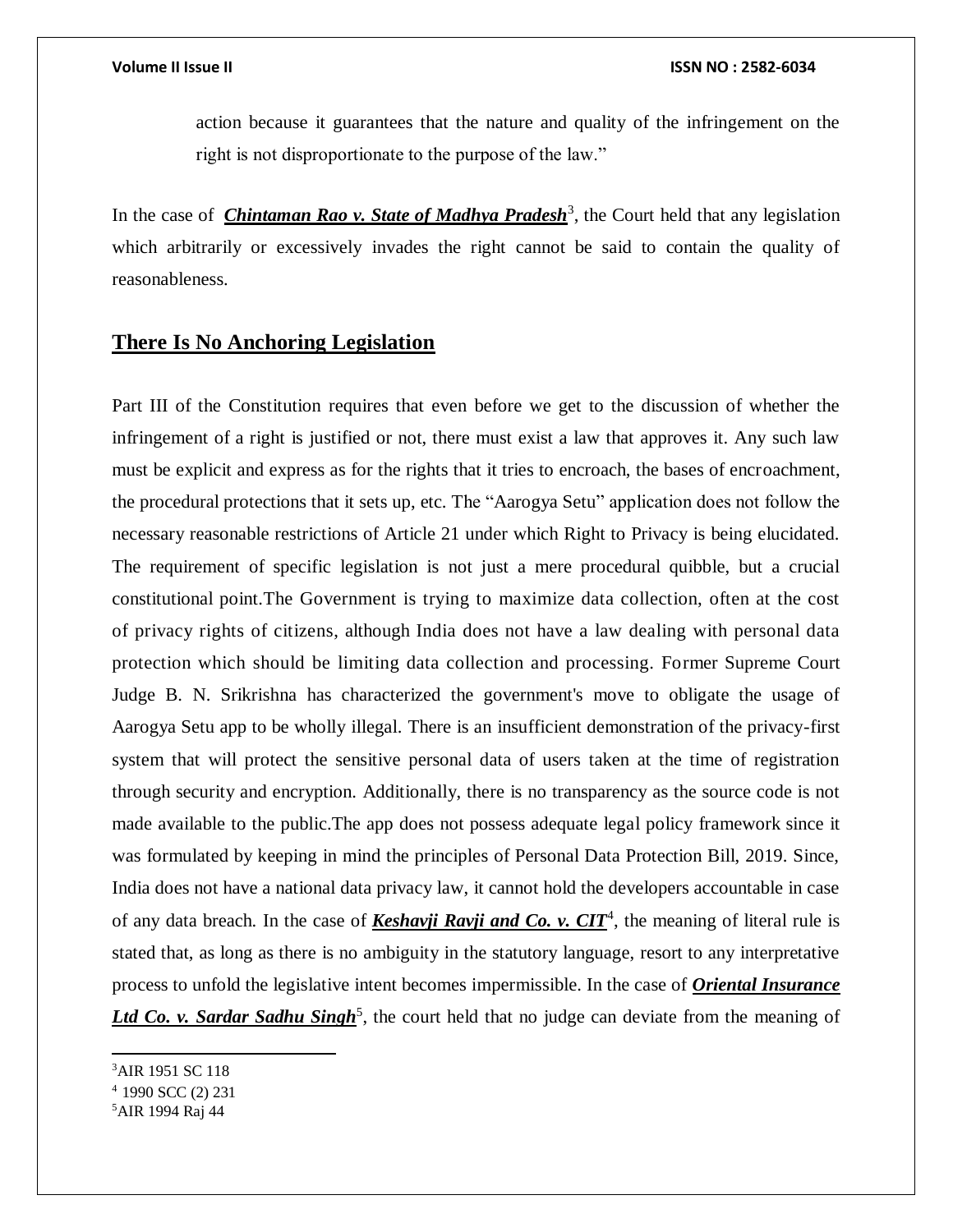### **Volume II Issue II ISSN NO : 2582-6034**

the statute though decision maybe unjust. The words of a statute must prima facie be given their conventional meaning.

The Disaster Management Act, 2005 which has an umbrella clause that permits the issuance of guidelines and directions aimed at addressing disasters is the legal framework for the government's pandemic management strategy. Section 35 of the Act mentions the measures which can be taken by the Central Government. However, the Disaster Management Act, 2005 cannot be such an anchoring legislation, as it does not mention the circumstances, manner, and limitations under which the government is authorized to limit or infringe an individual's right to privacy. Guidelines were issued by the National Executive Committee under the Disaster Management Act, 2005 mandating the use of the "Aarogya Setu" app. Nevertheless, these guidelines cannot be regarded as having sufficient legal backing to make the use of the app mandatory.

### **Non-Fulfilment of Legitimate State Aim**

Unlike other countries, the Aarogya Setu app also operates in India where smartphone penetration is extremely low. More than two-thirds of the country's population consists of nonsmartphone users. In terms of access to mobile phones, the ownership of these smartphones is relatively low among women. Not owning a mobile phone is especially true for low-income households. Mostly the people of the remote areas are ignorant of the miscellaneous accessibility of a mobile phone. The app is made obligatory to everyone but since it becomes difficult for the rural people and even a few of the urban ones to use the app, the State aim of the application, which is to enable contact tracing as a means to control the spread of the virus, is not properly achieved. In essence, the quest of a legitimate State aim guarantees that the law does not suffer from apparent arbitrariness and disproportionality. In the case of *Maneka Gandhi v. Union of India<sup>6</sup>* , the Supreme Court held that an administrative action which is not consistent with the Fundamental Rights should not only be authorized under law but also must be just and reasonable.

 $\overline{a}$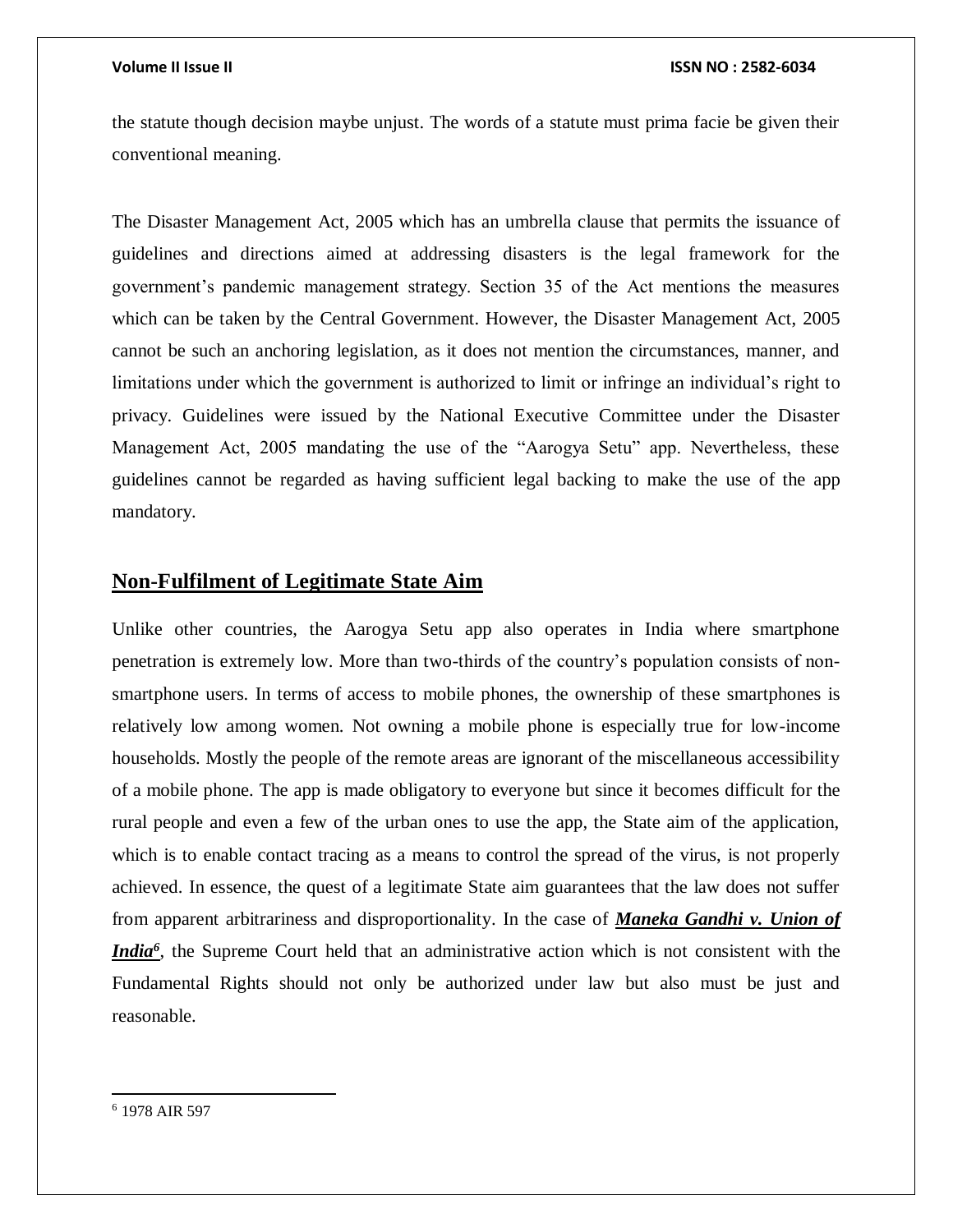### **Volume II Issue II ISSN NO : 2582-6034**

Bluetooth and GPS technology inclines to lack accuracy for virus exposure, therefore, there are uprising questions regarding the app providing accurate results on virus contraction. Also, there is a huge possibility of false positives and false negatives which could create a chaotic situation among the individuals. It is also stated by the government that the people are required to keep the Bluetooth and location of their device active throughout for getting regular notification. The public at large is asked to self-assess themselves every 24 hours in order to be well-informed with new updates and vice versa. This is not attainable since it becomes strenuous on the part of the people to keep assessing themselves every now and then. Also, there is no guarantee that the people would provide actual details. Hence, the State aim which is to safeguard people from contracting the virus and curbing massive spread of virus is not being fulfilled due to the above reasons.

### **The Means Sought Are Not Proportional To The Object**

In *[Modern Dental College & Research Centre v. State of Madhya Pr](https://indiankanoon.org/doc/99335142/)adesh<sup>7</sup>* the Court clearly stated that the law imposing restrictions will be treated as proportional only if it is meant to achieve a proper purpose, and if the measures which are taken to achieve such a purpose are thereby judiciouslyassociated to the sole purpose, and such measures are essential.

The app, based on its privacy policy gathers the following personal information of an individual during registration and stores it in the cloud: (i) name; (ii) age; (iii) gender; (iv) phone number; (v) profession; (vi) countries visited in the last 30 days; and (vii) whether or not the person is a smoker and the person's current health condition gathered through a series of questions when the app is used for the first time to evaluate the condition of the user. Moreover, the App constantly collects the location data of the registered user and maintains a record of the places where the user had come in contact with other registered users. Remarkably, the level of personal information collected in this application is far beyond apps such as '*TraceTogether'* and the '*FluPhone'*. Such vague articulations weaken the app's purpose limitation. The government is also at liberty to revise the terms and conditions of the privacy policy at its discretion without giving any intimation to the users. The scope of purpose limitation is not adequately restricted by the app's privacy policy. The primary purpose is to notify the users if they are at risk of COVID-19 exposure. However, the Government is also

 7 (2016) 7 SCC 353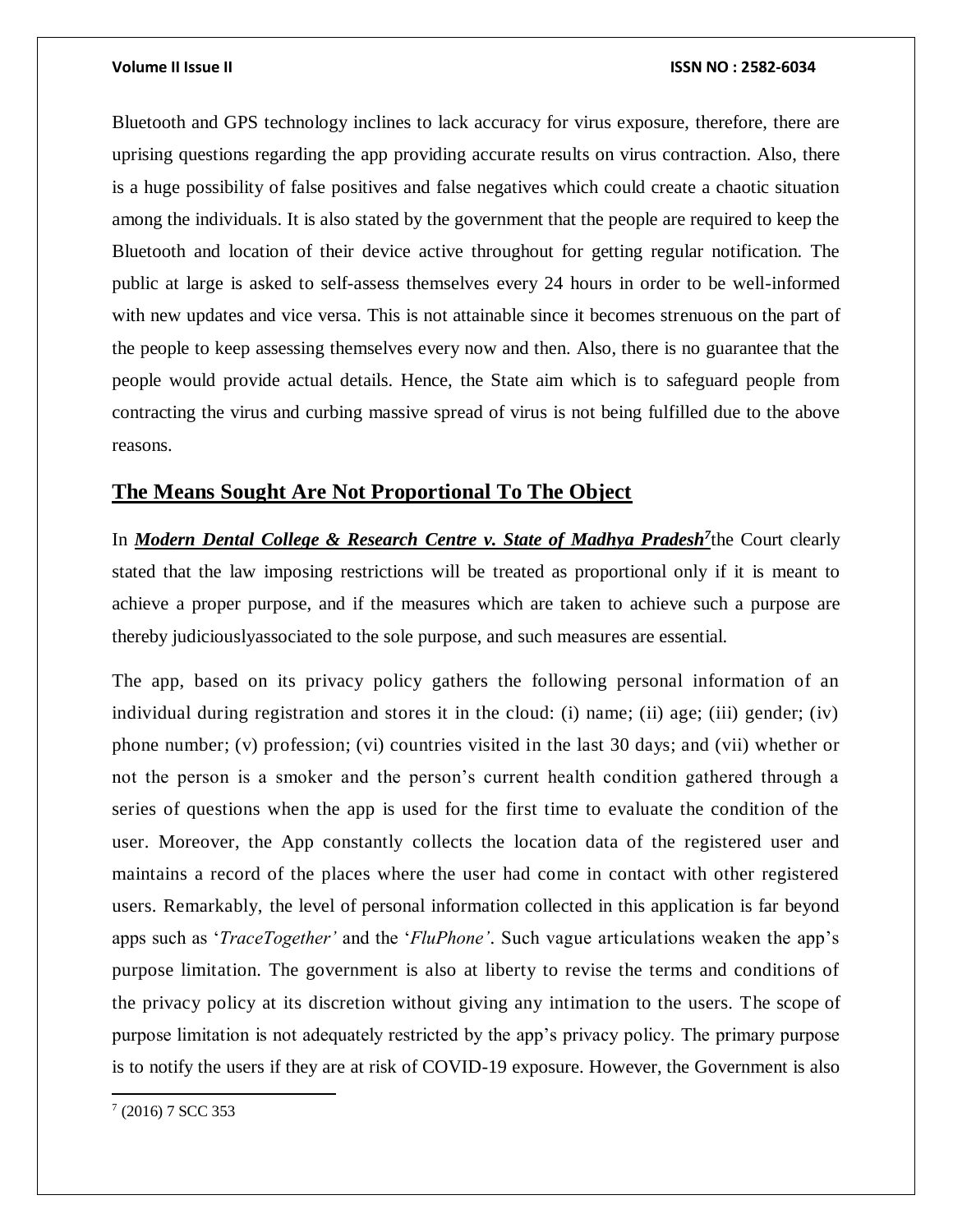permitted to share the personal information with "other necessary and relevant persons", for "necessary medical and administrative interventions" which suggests interdepartmental exchanges of people's personal information.

When it comes to personal information, the Privacy Policy indicates that people's personal information even after uninstallation of the application can be used for a period of time, for purposes,

"... *for which the information may lawfully be used or is otherwise required under any other law for the time being in force*."

This clearly does not suggest the intent on the part of the Government to destroy these systems. As a result, there is a risk that the personal information of the users may be held for the duration of this public health crisis and beyond. In the case of *Om Kumar v. Union of India<sup>8</sup>* , inter alia, the Supreme Court noted that while dealing with the validity of legislation infringing fundamental rights enumerated in the Constitution of India, the issue of whether restrictions imposed by the legislation were disproportionate to the situation and were not the least restrictive of the choices. Subsequently, for this situation proportionality was held to mean whether while managing the exercise of Fundamental Rights, the suitable or least deterringoption of measures have been adopted by the legislature or the administrator to accomplish the object of the legislation or administrative order. Hence, the means taken for the success of the app is not proportional to the object sought. In the case of *Anuradha Bhasin v. Union of India<sup>9</sup>* , the apex court stated thatproportionality is the key tool to achieve judicial balance.

Thus, the app Aarogya Setu is in violation of Right to Privacy of the citizens as none of the reasonable restrictions are being fulfilled.

### **CONCLUSION**

The term privacy is a dynamic concept in itself and the scope of Article 21 is multi-dimensional under the Constitution of India. Since privacy deals with individual privacy, it needs to be protected at all circumstances. The app 'Aarogya Setu' has robust framework of privacy policies. Since the app does not retain adequate legal policy framework and the app's firewall is

 $\overline{\phantom{a}}$ 

<sup>8</sup> AIR 200 SC 3689

<sup>9</sup> Writ Petition (Civil) No. 1031 of 2019